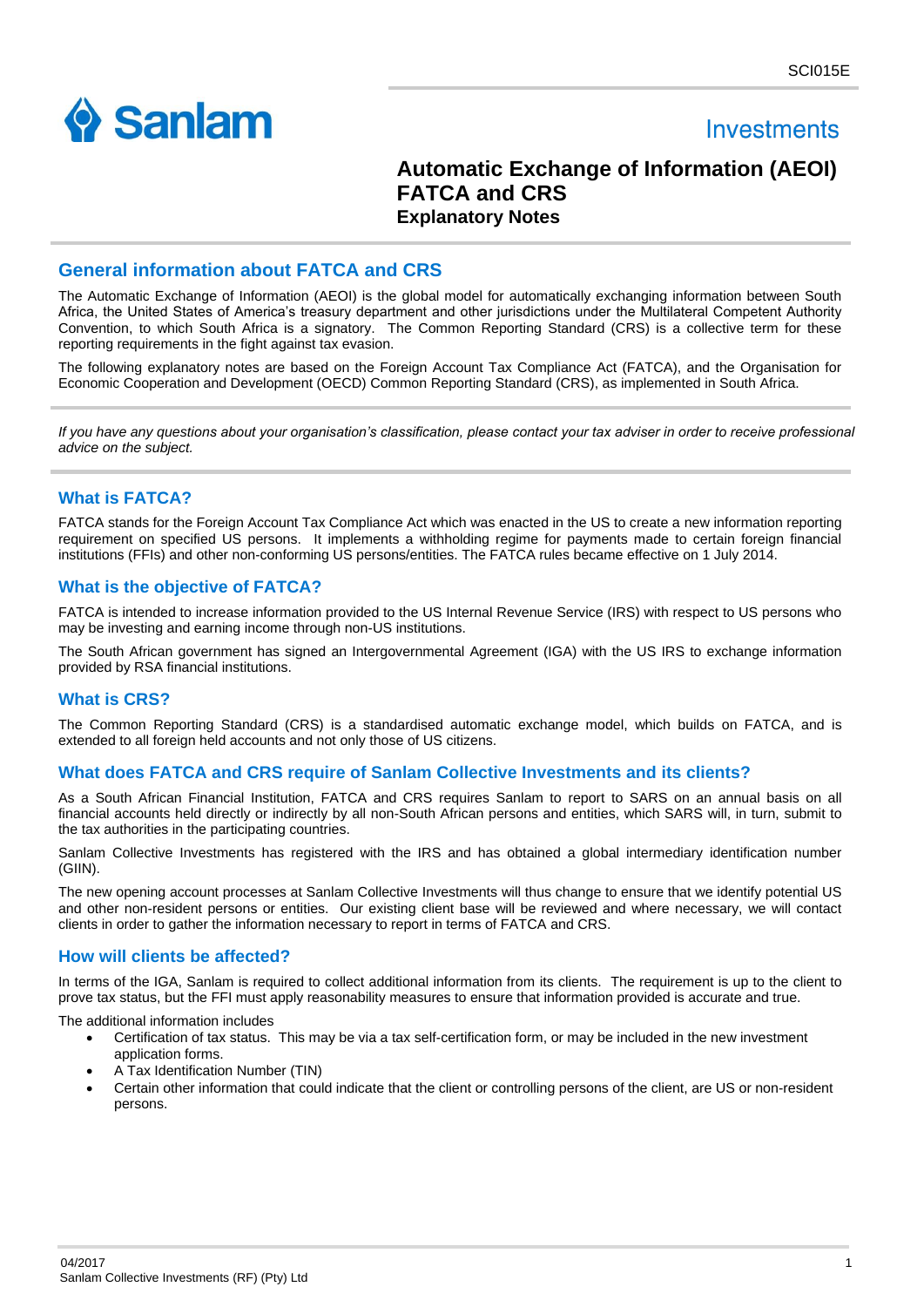### **What are the US territories?**

This term refers to the United States of America as well as American Samoa, the Commonwealth of the Northern Mariana Islands, Guam, the US Virgin Islands and the Commonwealth of Puerto Rico.

### **What does the term "US person" mean?**

The term includes, but is not limited to:

- A US citizen (including dual citizen)
- An individual born in the US but resident elsewhere and who has not given up their US citizenship
- A person whose parents are citizens of the US
- A person residing in the US (resident alien)
- A green card holder
- A person who spends more than 183 days a year in the US
- Any US registered corporation, partnership, estate or trust. Trusts include if:
	- A court within the United States is able to exercise primary supervision over the administration of the trust
	- One or more United States persons have the authority to control all substantial decisions of the trust

### **What happens if a client refuses to provide the information required?**

Clients who do not wish to comply with reasonable requests for information, or fail to provide the information required, will be reported to SARS and the US IRS. They are known as recalcitrant account holders.

### **What is a Controlling Person?**

A Controlling Person is as defined in the FATF (Financial Action Task Force) and refers to any person who has an interest via any of a voting right; profit share; or participation right of more than 25% in any arrangement other than a trust.

In a trust, the controlling person is defined as any of the settler, founder, trustees, protector, beneficiaries, or any other person exercising effective control over the trust.

### **What does "self-certification" mean?**

Self-certification is to confirm in writing with a client whether they are a specified US person, a passive NFFE (see later definition) that is controlled by a US person or a FFI that has a GIIN or why not.

Self-certification can be done on the Sanlam Collective Investments *Investor's Update Form*; or via the *Unit Trusts Investment Form*. Both are available in the forms section of our website, [www.sanlaminvestments.com](http://www.sanlaminvestments.com/)

The IRS's forms may also be used – W-8BEN (non-US individuals), W-8BEN-E (non-US entities) and W9 (US persons only).

### **Who may sign the self-certification form?**

The form must be signed by the client or the person authorised to act on behalf of the client, and copies of the authority to act, e.g. the power of attorney, should be attached to the self- certification form. In the case of minors, a parent or guardian may sian.

Where the client is not an individual, then the authorised representative of the entity must sign and must provide us with a company resolution or other supporting documents to prove the authority to act.

A financial adviser may not sign on behalf of the client unless he has power of attorney to do so.

### **Where can I send the self-certification form?**

Signed forms with any supporting documents can be emailed to [Utinstructions@sanlaminvestmentssupport.com](mailto:Utinstructions@sanlaminvestmentssupport.com) for Unit Trusts and TFSA investments; and to [forms@sanlamhedgefunds.com](mailto:forms@sanlamhedgefunds.com) for Hedge Fund investments.

#### **Why does Sanlam ask me for this information if I have no connections to the US or other Countries?**

In order for Sanlam Collective Investments to fulfil its obligations under FATCA and CRS, we need to gather information in order to determine that you are not reportable to the US IRS or another tax jurisdiction. This applies to both individual and non-individual accounts.

The information requested will enable us to do the required reporting to all the included tax authorities.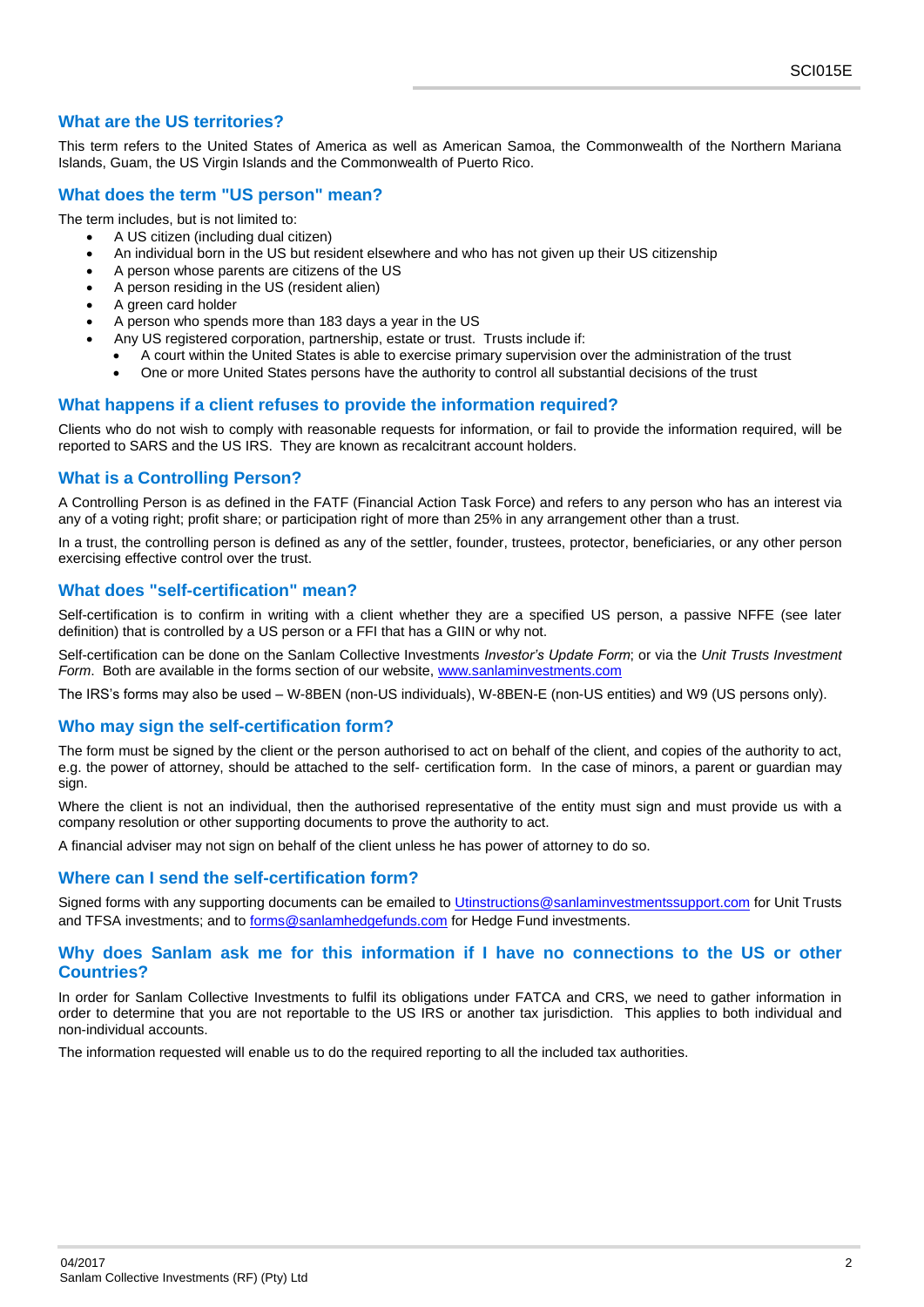### **What is the definition of a Foreign Financial Institution (FFI)?**

An FFI is any entity that:

- 1. Accepts deposits from banking or a similar business, for example custodial institutions, as well as insurance companies
- 2. Holds financial assets for the account of others
- 3. Is engaged in the business of investing, reinvesting, or trades in securities or commodities.

Generally non-US entities such as banks, broker/dealers, insurance companies, hedge funds, securitisation vehicles, and private equity funds will be considered FFIs.

### **What is a participating FFI?**

An FFI that has an agreement with the IRS is referred to as a "Participating Foreign Financial Institution." An FFI that does not enter into an agreement with the IRS is referred to as a "Non-Participating Foreign Financial Institution," and is subject to withholding under FATCA.

#### **What is expected of an FFI?**

In the context where a country has signed an IGA, the participating FFI agrees to:

- 1. Obtain information on account holders that is necessary to determine if accounts are US accounts
- 2. Comply with any required due diligence and verification procedures
- 3. Report on US accounts annually to the IRS

#### **What will an FFI report on?**

The information that Sanlam Collective Investments will provide to SARS and the US IRS includes name and addresses of all parties in the investment relationship, tax details, investment account number, account balance at year end, income flows and details of proceeds paid.

### **Who is Exempt from FATCA?**

Certain categories of FFIs and other entities may be exempt from FATCA regulations. Being exempt from FATCA regulations means that these types of entities may not have to register, and no reporting will be required from them.

The types of entities that may be exempt from FATCA regulations are:

- Most government entities
- Most non-profit organisations
- Certain small, local financial institutions
- **Certain retirement funds**

### **What is a Non-Financial Foreign Entity (NFFE)?**

A foreign entity that is not a financial institution is a non-financial foreign entity (NFFE). There are two types of NFFEs – active NFFEs and passive NFFEs.

### **What is an Active NFFE?**

An NFFE that conducts an active trade (active NFFE) and earns income mainly from business activities as opposed to earning income only from investment income such as dividends and interest is an active NFFE.

An active NFFE is a category of an excepted NFFE that only needs to certify that it is an excepted NFFE. It doesn't need to report on any substantial US owners it may have and there will not be any withholding upon such an entity.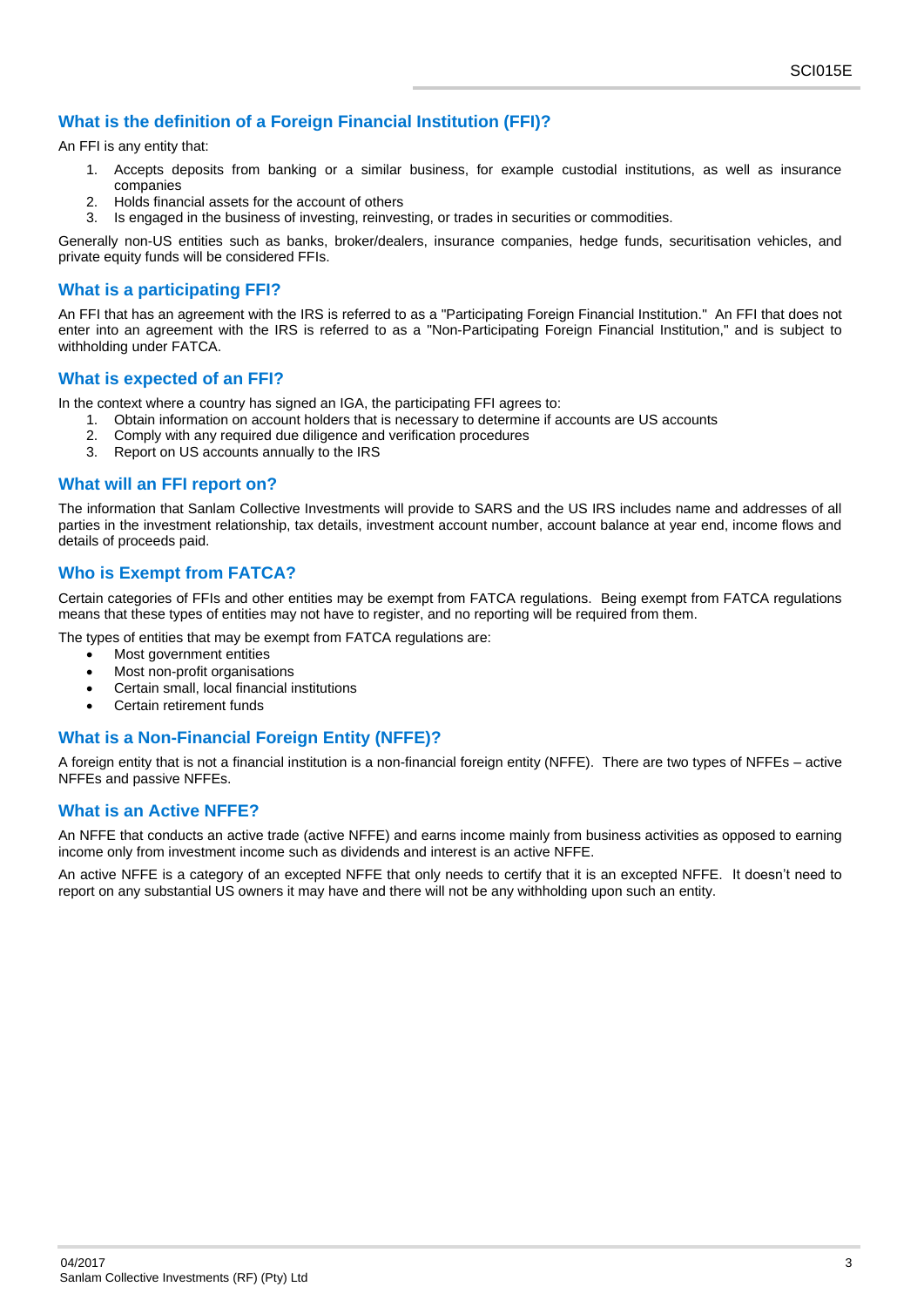### **What is a Passive NFFE?**

If your entity is classified as a passive NFFE, you have to certify whether any of your controlling persons are specified US persons or not.

A passive NFFE is an NFFE that earns more than 50% of its income from passive investments and more than 50% of its assets for the last financial year consist of passive investments.

Passive investment income includes the following types of income.

The portion of gross income that consists of:

- dividends, including substitute dividend amounts;
- interest;
- income equivalent to interest;
- rents and royalties, other than rents and royalties derived in the active conduct of a trade or business conducted, at least in part, by employees of the NFFE;
- annuities;
- excess of gains over losses from the sale or exchange of property that gives rise to passive income as described in this definition;
- the excess of gains over losses from transactions (including futures, forwards, and similar transactions) but not including:
	- any commodity hedging transaction; or
	- active business gains or losses from the sale of commodities;
	- the excess of foreign currency gains over foreign currency losses;
	- net income from notional principal contracts;
	- amounts received under a cash value insurance contract; or
	- amounts received by insurance companies in connection with its reserves for insurance and annuity contracts.

### **What entities are US Reportable?**

An entity will be a US reportable account if the entity:

- was incorporated or organised in the US;
- is a passive NFFE with one or more controlling US persons (owners);
- is a non-participating FFI; or
- is undocumented.

### **Indication criteria for individuals and entities.**

Should any of the below indications for a client exists, it does not mean that the account owner is a US citizen, it merely means that we have to contact the client and request further relevant documentation to determine their tax status. If during the life time of the investment, a change of circumstance takes place, then Sanlam Collective Investments may need to again request additional information and/or supporting documents.

### **If the below US Indicia exist for any party, including the investor (individual or entity); or the controlling persons:**

- 1. US place of birth or US nationality
- 2. US place of birth
- 3. US telephone number
- 4. US address, including a postal box
- 5. Mailing address i.e. in-care-of or hold-mail address
- 6. Settlement Instructions to pay to US address or bank account maintained in US
- 7. A power of attorney or signatory authority granted to a person with a US address

### **In addition, if the below Indicia exists for entities.**

- 1. Country of incorporation of organisation is US.
- 2. Any address (physical, postal, operating address) is in the US

### **Where can I get more information?**

The official FATCA regulations are in sections 1471 to 1474 of the US Internal Revenue Code and the Treasury Regulations, as well as supporting guidance notices issued, and as adopted by South Africa.

Your tax adviser will also be able to assist you.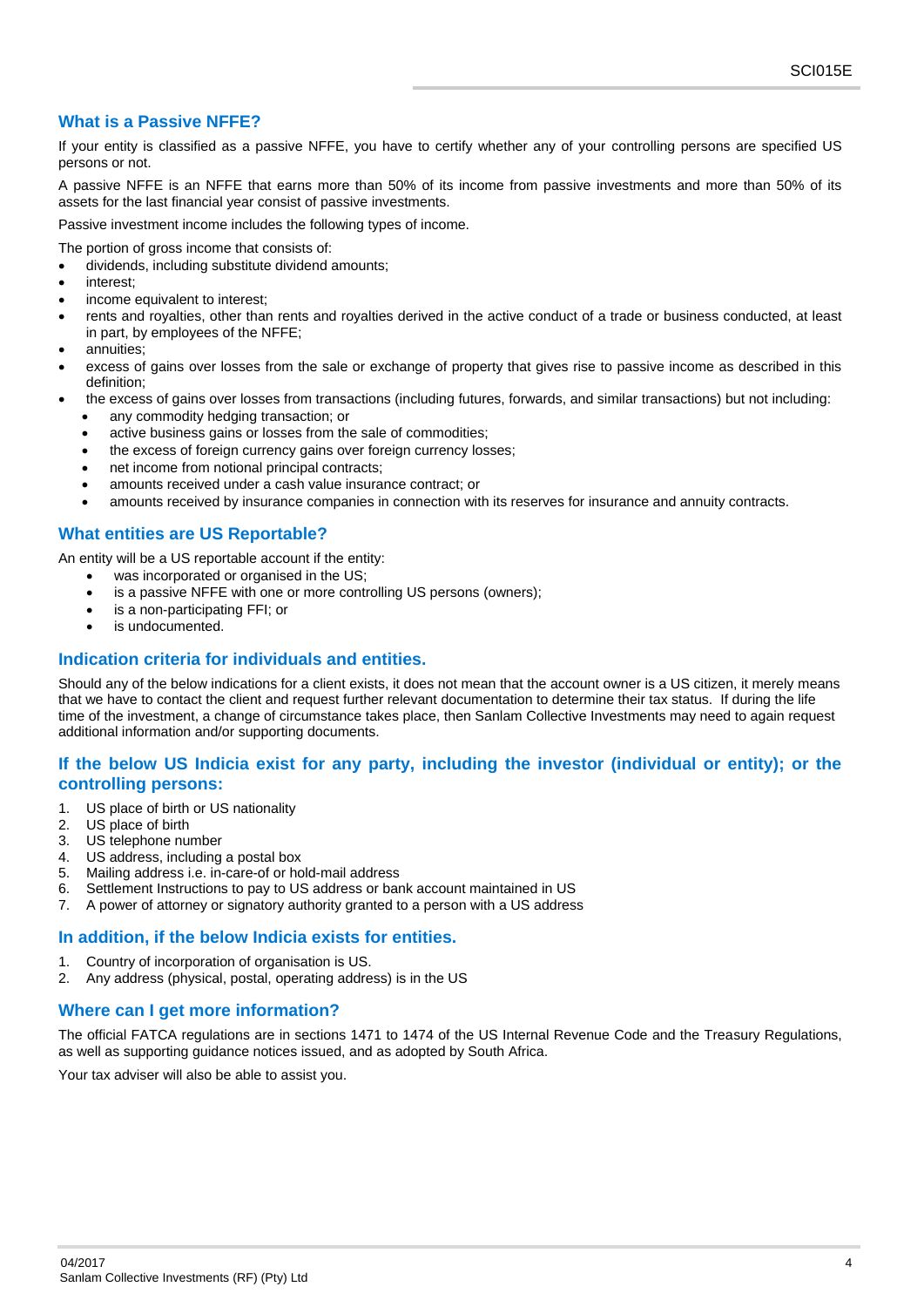## **What do the definitions of FATCA and CRS mean?**

*Please refer to these definitions in order to complete the necessary classifications on the Sanlam Collective Investments forms.*

| A Partner Jurisdiction Financial Institution includes<br>any Financial Institution resident in South Africa, but excluding any branches of<br>a)<br>such Financial Institution that are located outside South Africa and<br>any South African branch of a Financial Institutional not resident in South Africa.<br>b)<br>"Partner Jurisdiction" means any jurisdiction that has in effect an agreement with the US to<br>facilitate the implementation of FATCA.                                                                                                                                                                                                                                                                                                                                                                                                                                                                                                                                                                                                                                                                                                                                                                                                                                                                                                                                                                                                                                                                                                                                                                                                                                                                                                                                                                                                                                                                                                              |
|-------------------------------------------------------------------------------------------------------------------------------------------------------------------------------------------------------------------------------------------------------------------------------------------------------------------------------------------------------------------------------------------------------------------------------------------------------------------------------------------------------------------------------------------------------------------------------------------------------------------------------------------------------------------------------------------------------------------------------------------------------------------------------------------------------------------------------------------------------------------------------------------------------------------------------------------------------------------------------------------------------------------------------------------------------------------------------------------------------------------------------------------------------------------------------------------------------------------------------------------------------------------------------------------------------------------------------------------------------------------------------------------------------------------------------------------------------------------------------------------------------------------------------------------------------------------------------------------------------------------------------------------------------------------------------------------------------------------------------------------------------------------------------------------------------------------------------------------------------------------------------------------------------------------------------------------------------------------------------|
| A jurisdiction where there is no agreement in place with the US to facilitate the<br>implementation of FATCA.                                                                                                                                                                                                                                                                                                                                                                                                                                                                                                                                                                                                                                                                                                                                                                                                                                                                                                                                                                                                                                                                                                                                                                                                                                                                                                                                                                                                                                                                                                                                                                                                                                                                                                                                                                                                                                                                 |
| A Financial Institution that is registered with the IRS and that complies with the requirements<br>of FATCA; or an FI is in a country that has signed an IGA with the US.                                                                                                                                                                                                                                                                                                                                                                                                                                                                                                                                                                                                                                                                                                                                                                                                                                                                                                                                                                                                                                                                                                                                                                                                                                                                                                                                                                                                                                                                                                                                                                                                                                                                                                                                                                                                     |
| A Financial Institution that is located in a jurisdiction that has not entered into an IGA with the<br>US; and that has not registered with the IRS; or a FI in a partner jurisdiction that is treated as<br>non-participating due to non-compliance.                                                                                                                                                                                                                                                                                                                                                                                                                                                                                                                                                                                                                                                                                                                                                                                                                                                                                                                                                                                                                                                                                                                                                                                                                                                                                                                                                                                                                                                                                                                                                                                                                                                                                                                         |
| A South African Governmental Organisation<br>An International Organisation (examples of which include The International Monetary Fund,<br>The World Bank, The International Bank for Reconstruction and Development and The<br>European Community)<br>For a full list please see the relevant guidance issued by SARS, or the IRS<br>A Central Bank<br>A South African broad or narrow participation retirement fund falling within the definition of<br>Exempt Beneficial Owner for the purposes of FATCA<br>A pension fund of, or an investment entity wholly owned by organisations listed in criteria (i)                                                                                                                                                                                                                                                                                                                                                                                                                                                                                                                                                                                                                                                                                                                                                                                                                                                                                                                                                                                                                                                                                                                                                                                                                                                                                                                                                                 |
| to (iii).                                                                                                                                                                                                                                                                                                                                                                                                                                                                                                                                                                                                                                                                                                                                                                                                                                                                                                                                                                                                                                                                                                                                                                                                                                                                                                                                                                                                                                                                                                                                                                                                                                                                                                                                                                                                                                                                                                                                                                     |
| Those entities<br>classified as such in Annex II of the intergovernmental agreement between the US and<br>South Africa, which includes Non-Profit Organisations and Financial Institutions with a<br>Local Client Base, or<br>Entities which otherwise qualify as such under the FATCA Regulations.<br>$\bullet$                                                                                                                                                                                                                                                                                                                                                                                                                                                                                                                                                                                                                                                                                                                                                                                                                                                                                                                                                                                                                                                                                                                                                                                                                                                                                                                                                                                                                                                                                                                                                                                                                                                              |
| Any Entity that conducts as a business (or is managed by an entity that conducts as a<br>business) one or more of the following activities or operations for or on behalf of a customer:                                                                                                                                                                                                                                                                                                                                                                                                                                                                                                                                                                                                                                                                                                                                                                                                                                                                                                                                                                                                                                                                                                                                                                                                                                                                                                                                                                                                                                                                                                                                                                                                                                                                                                                                                                                      |
| Trading in money market instruments (cheques, bills, certificates of deposit, derivatives,<br>$\bullet$<br>etc.); foreign exchange; exchange, interest rate and index instruments; transferable<br>securities; or commodity futures trading;<br>Individual and collective portfolio management; or<br>$\bullet$<br>Otherwise investing, administering, or managing funds or money on behalf of other<br>٠<br>persons.                                                                                                                                                                                                                                                                                                                                                                                                                                                                                                                                                                                                                                                                                                                                                                                                                                                                                                                                                                                                                                                                                                                                                                                                                                                                                                                                                                                                                                                                                                                                                         |
| Any NFFE that meets any of the following criteria:<br>Less than 50 percent of the NFFE's gross income for the preceding calendar year or<br>other appropriate reporting period is passive income and less than 50 percent of the<br>assets held by the NFFE during the preceding calendar year or other appropriate<br>reporting period are assets that produce or are held for the production of passive<br>income:<br>The stock of the NFFE is regularly traded on an established securities market or the<br>$\bullet$<br>NFFE is a Related Entity of an Entity the stock of which is regularly traded on an<br>established securities market:<br>The NFFE is organized in a U.S. Territory and all of the owners of the payee are bona<br>$\bullet$<br>fide residents of that U.S. Territory;<br>The NFFE is a government (other than the U.S. government), a political subdivision of<br>$\bullet$<br>such government (which, for the avoidance of doubt, includes a state, province, county,<br>or municipality), or a public body performing a function of such government or a political<br>subdivision thereof, a government of a U.S. Territory, an international organization, a<br>non-U.S. central bank of issue, or an Entity wholly owned by one or more of the<br>foregoing;<br>Substantially all of the activities of the NFFE consist of holding (in whole or in part) the<br>$\bullet$<br>outstanding stock of, or providing financing and services to, one or more subsidiaries<br>that engage in trades or businesses other than the business of a Financial Institution,<br>except that an NFFE shall not qualify for this status if the NFFE functions (or holds itself<br>out) as an investment fund, such as a private equity fund, venture capital fund, leveraged<br>buyout fund, or any investment vehicle whose purpose is to acquire or fund companies<br>and then hold interests in those companies as capital assets for investment purposes; |
|                                                                                                                                                                                                                                                                                                                                                                                                                                                                                                                                                                                                                                                                                                                                                                                                                                                                                                                                                                                                                                                                                                                                                                                                                                                                                                                                                                                                                                                                                                                                                                                                                                                                                                                                                                                                                                                                                                                                                                               |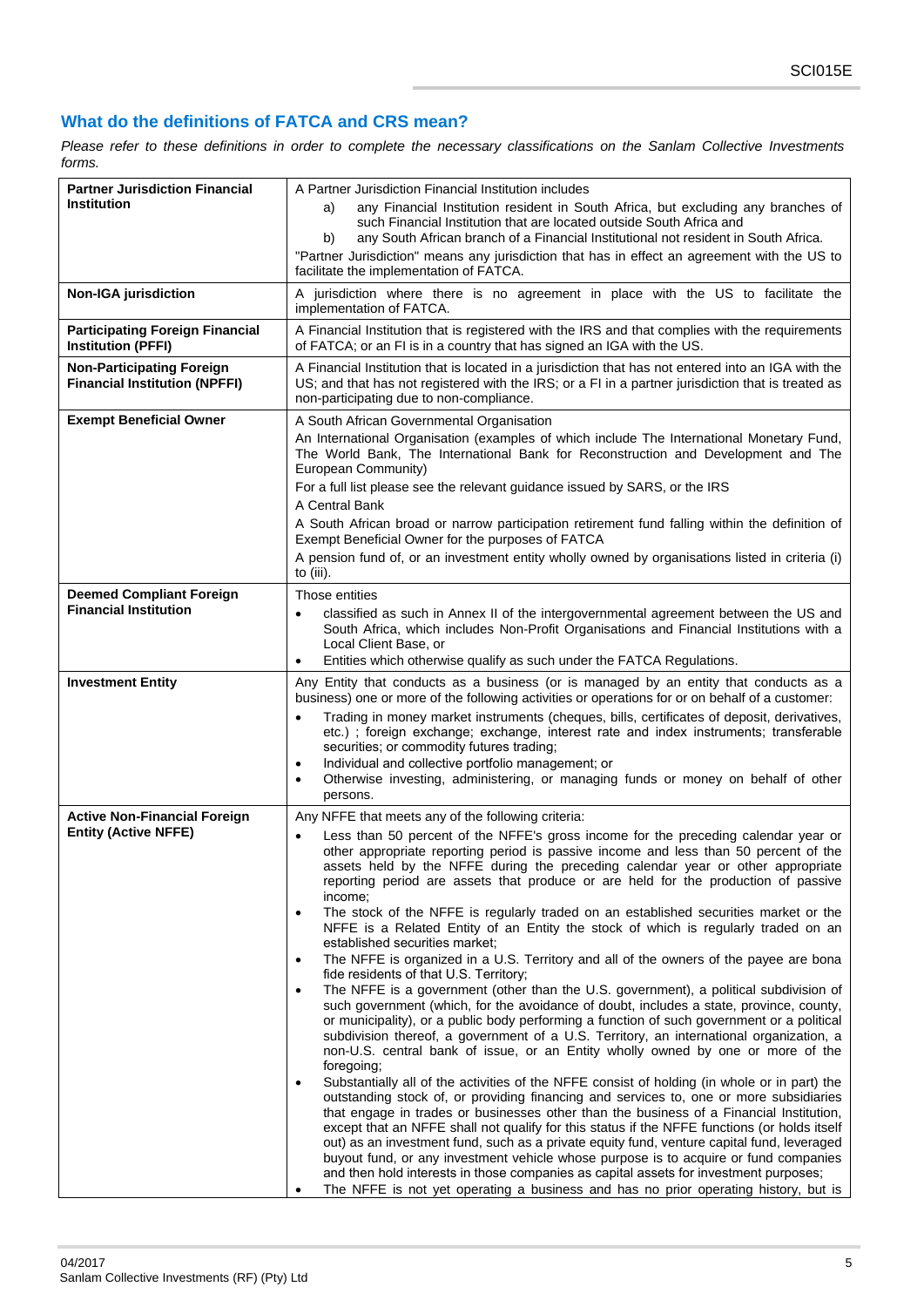|                                                                        | investing capital into assets with the intent to operate a business other than that of a<br>Financial Institution, provided that the NFFE shall not qualify for this exception after the<br>date that is 24 months after the date of the initial organization of the NFFE;                                                                                                                                                                                                                                                                                                                                                                                                                                                                                                  |
|------------------------------------------------------------------------|-----------------------------------------------------------------------------------------------------------------------------------------------------------------------------------------------------------------------------------------------------------------------------------------------------------------------------------------------------------------------------------------------------------------------------------------------------------------------------------------------------------------------------------------------------------------------------------------------------------------------------------------------------------------------------------------------------------------------------------------------------------------------------|
|                                                                        | The NFFE was not a Financial Institution in the past five years, and is in the process of<br>$\bullet$<br>liquidating its assets or is reorganizing with the intent to continue or recommence<br>operations in a business other than that of a Financial Institution;<br>The NFFE primarily engages in financing and hedging transactions with, or for, Related<br>$\bullet$<br>Entities that are not Financial Institutions, and does not provide financing or hedging<br>services to any Entity that is not a Related Entity, provided that the group of any such<br>Related Entities is primarily engaged in a business other than that of a Financial<br>Institution;<br>The NFFE is an "excepted NFFE" as described in relevant U.S. Treasury Regulations<br>$\bullet$ |
|                                                                        | The Entity is Non-Profit Organisation.                                                                                                                                                                                                                                                                                                                                                                                                                                                                                                                                                                                                                                                                                                                                      |
| <b>Passive Non-Financial Foreign</b><br><b>Entity (PNFFE)</b>          | A Passive NFFE is any Non-Financial Foreign Entity that is not an Active NFFE.<br>$\bullet$                                                                                                                                                                                                                                                                                                                                                                                                                                                                                                                                                                                                                                                                                 |
| <b>Organisation for Economic</b><br><b>Cooperation and Development</b> | The Organization for Economic Cooperation and Development (OECD) is a group of 34<br>member countries that discuss and develop economic and social policy. OECD members are<br>democratic countries that support free market economies.                                                                                                                                                                                                                                                                                                                                                                                                                                                                                                                                     |
| <b>Non-Reporting</b>                                                   | Any Financial Institution which is:                                                                                                                                                                                                                                                                                                                                                                                                                                                                                                                                                                                                                                                                                                                                         |
| <b>Financial Institution</b>                                           | A Broad Participation Retirement Fund; a Narrow Participation Retirement Fund; a<br>$\bullet$<br>Pension Fund of a Governmental Entity, International Organisation or Central Bank; or a<br>Qualified Credit Card Issuer;                                                                                                                                                                                                                                                                                                                                                                                                                                                                                                                                                   |
|                                                                        | Any other Entity that presents a low risk of being used to evade tax, has substantially<br>$\bullet$<br>similar characteristics to any of the Entities described above, and is defined in domestic<br>law as a Non-Reporting Financial Institution;                                                                                                                                                                                                                                                                                                                                                                                                                                                                                                                         |
|                                                                        | Any other Entity that presents a low risk of being used to evade tax, has substantially<br>$\bullet$<br>similar characteristics to any of the Entities described above, and is included in the list of<br>Non-Reporting Financial Institutions provided to the OECD by South Africa;<br>An Exempt Collective Investment Vehicle; or<br>$\bullet$                                                                                                                                                                                                                                                                                                                                                                                                                            |
|                                                                        | A trust to the extent that the trustee of the trust is a Reporting Financial Institution and<br>reports all information required to be reported pursuant to the CRS with respect to all<br>Reportable Accounts of the trust.                                                                                                                                                                                                                                                                                                                                                                                                                                                                                                                                                |
| <b>Related Entity</b>                                                  | An Entity is a "Related Entity" of another Entity if:                                                                                                                                                                                                                                                                                                                                                                                                                                                                                                                                                                                                                                                                                                                       |
|                                                                        | Either Entity controls the other Entity;<br>$\bullet$<br>The two Entities are under common control; or<br>$\bullet$<br>The two Entities are Investment Entities, are under common management, and such<br>٠<br>management fulfils the due diligence obligations of such Investment Entities. For this<br>purpose control includes direct or indirect ownership of more than 50 % of the vote and<br>value in an Entity.                                                                                                                                                                                                                                                                                                                                                     |
| <b>Active NFE</b>                                                      | Any NFE that meets any of the following criteria:                                                                                                                                                                                                                                                                                                                                                                                                                                                                                                                                                                                                                                                                                                                           |
|                                                                        | Less than 50 per cent of the NFE's gross income for the preceding Reporting Period is<br>$\bullet$<br>passive income and less than 50 per cent of the assets held by the NFE during the<br>preceding Reporting Period or other appropriate reporting period are assets that produce<br>or are held for the production of passive income. Passive income includes dividends,<br>interest, rental income and royalties.<br>The stock of the NFE is regularly traded on an established securities market or the NFE<br>$\bullet$                                                                                                                                                                                                                                               |
|                                                                        | is a Related Entity of an Entity the stock of which is regularly traded on an established<br>securities market.<br>The NFE is a Governmental Entity, an International Organisation, a Central Bank, or an<br>$\bullet$                                                                                                                                                                                                                                                                                                                                                                                                                                                                                                                                                      |
|                                                                        | Entity wholly owned by one or more of the foregoing.                                                                                                                                                                                                                                                                                                                                                                                                                                                                                                                                                                                                                                                                                                                        |
|                                                                        | Substantially all of the activities of the NFE consist of holding (in whole or in part) the<br>$\bullet$<br>outstanding stock of, or providing financing and services to, one or more subsidiaries<br>that engage in trades or businesses other than the business of a Financial Institution,<br>except that an NFE does not qualify for this status if the NFE functions (or holds itself<br>out) as an investment fund, such as a private equity fund, venture capital fund, leveraged<br>buyout fund, or any investment vehicle whose purpose is to acquire or fund companies                                                                                                                                                                                            |
|                                                                        | and then hold interests in those companies as capital assets for investment purposes.<br>The NFE is not yet operating a business and has no prior operating history, but is<br>$\bullet$                                                                                                                                                                                                                                                                                                                                                                                                                                                                                                                                                                                    |
|                                                                        | investing capital into assets with the intent to operate a business other than that of a<br>Financial Institution, provided that the NFE does not qualify for this exception after the<br>date that is 24 months after the date of the initial organization of the NFE;                                                                                                                                                                                                                                                                                                                                                                                                                                                                                                     |
|                                                                        | The NFE was not a Financial Institution in the past five years, and is in the process of<br>$\bullet$<br>liquidating its assets or is reorganizing with the intent to continue or recommence                                                                                                                                                                                                                                                                                                                                                                                                                                                                                                                                                                                |
|                                                                        | operations in a business other than that of a Financial Institution;<br>The NFE primarily engages in financing and hedging transactions with, or for, Related<br>$\bullet$<br>Entities that are not Financial Institutions, and does not provide financing or hedging<br>services to any Entity that is not a Related Entity, provided that the group of any such                                                                                                                                                                                                                                                                                                                                                                                                           |
|                                                                        | Related Entities is primarily engaged in a business other than that of a Financial                                                                                                                                                                                                                                                                                                                                                                                                                                                                                                                                                                                                                                                                                          |